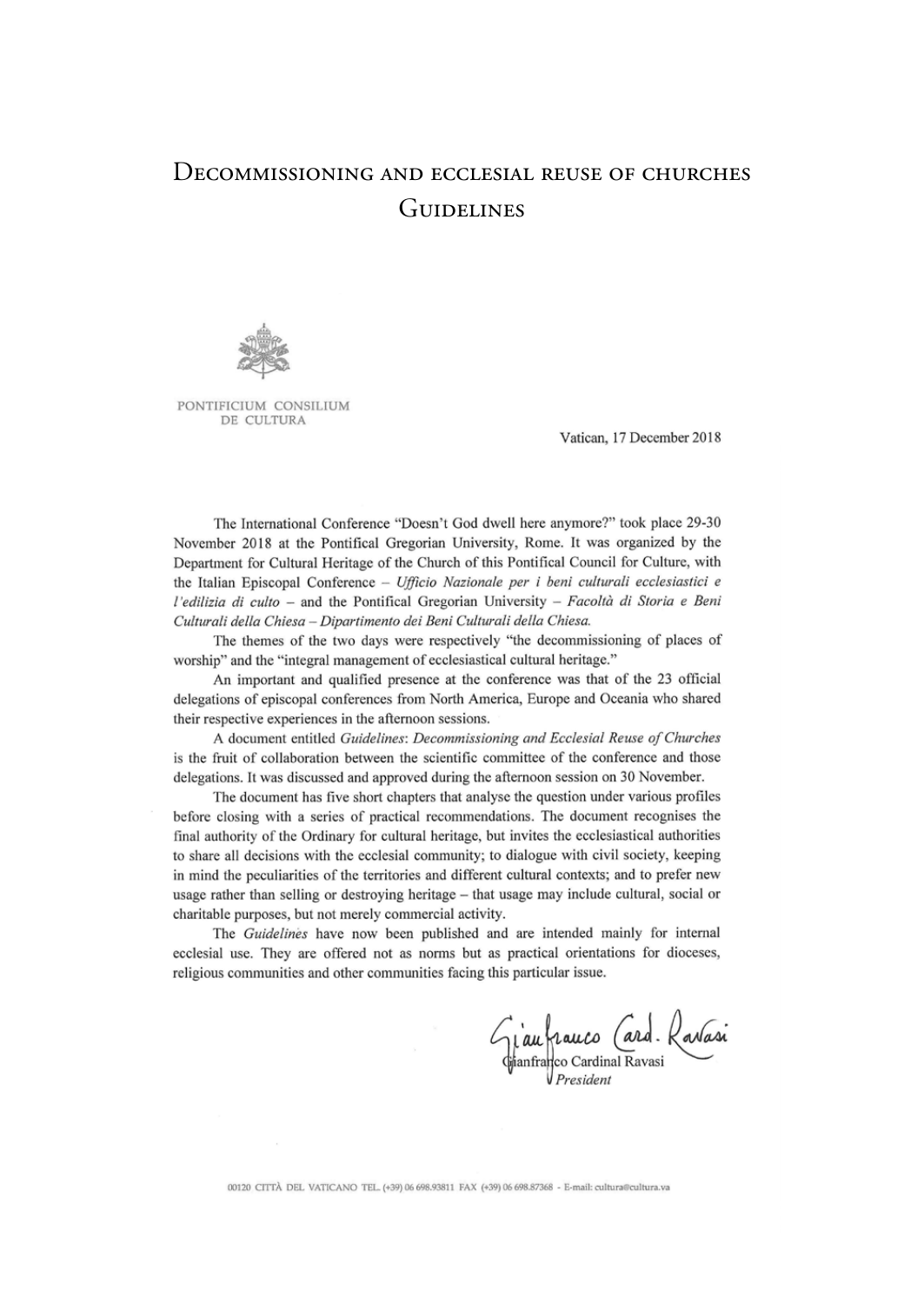### **INTRODUCTION**

1. The Pontifical Council for Culture and the delegates of the episcopal conferences of Europe, Canada, the United States and Australia present on the occasion of the conference *Doesn't God Dwell Here Anymore? Decommissioning Places of Worship and Integrated Management of Ecclesiastical Cultural Heritage*, held in Rome at the Pontifical Gregorian University 29-30 November 2018, approved these *Guidelines* for ecclesial communities. They were enhanced by the reflections offered during the conference.

2. The question of decommissioning places of worship is not new in history. Today, it requires attention not only because of the modern condition that we can briefly define as advanced secularization, but also because of our greater awareness of the symbolic, artistic and historical value of sacred buildings and the items conserved in them.

3. Over 30 years ago a *Charter on the Use of Former Sacred Edifices* was published by the Central Pontifical Commission for Sacred Art in Italy, $^1$  showing the foresight of the Holy See in dealing with these issues. However, that document focused on Italy and did not take into consideration the situation of other countries faced with problems such as diminishing numbers of the faithful and clergy with repercussions on the maintenance of heritage. These issues are widespread today.

4. Since then the phenomenon has been addressed in a timely fashion by some episcopal conferences.<sup>2</sup> Moreover, over the last decade several European and North American universities and academic centers have produced a number of studies that can help understand the technical and juridical issues involved.

5. Aware of the wide variety of concrete situations and the diverse quality of buildings, this current document intends to reflect on the phenomenon as it presents itself today and to propose to Catholic communities (episcopal conferences, dioceses, parishes, religious institutes) instruments with which to face the challenge. The phenomenon of decommissioning, which is more apparent in some Western regions, will probably spread to other countries.

<sup>&</sup>lt;sup>1</sup> Central Pontifical Commission for Sacred Art in Italy, "Carta sulla destinazione d'uso degli antichi edifici ecclesiastici / Charte sur l'utilisation des anciens bâtiments ecclésiastiques," October 26, 1987, Rome, in *Arte cristiana*, 75, 1987, 410-412.

<sup>&</sup>lt;sup>2</sup> Germany in 200, Switzerland in 2006 and Belgium in 2012 dedicated documents to this, while other episcopates have included sections on this theme in guidelines on the administration of heritage or management of cultural goods. Cf. Catholic Bishops' Conference of England and Wales, Directory on the Ecclesiastical Exemption from Listed Building Consent, 2018.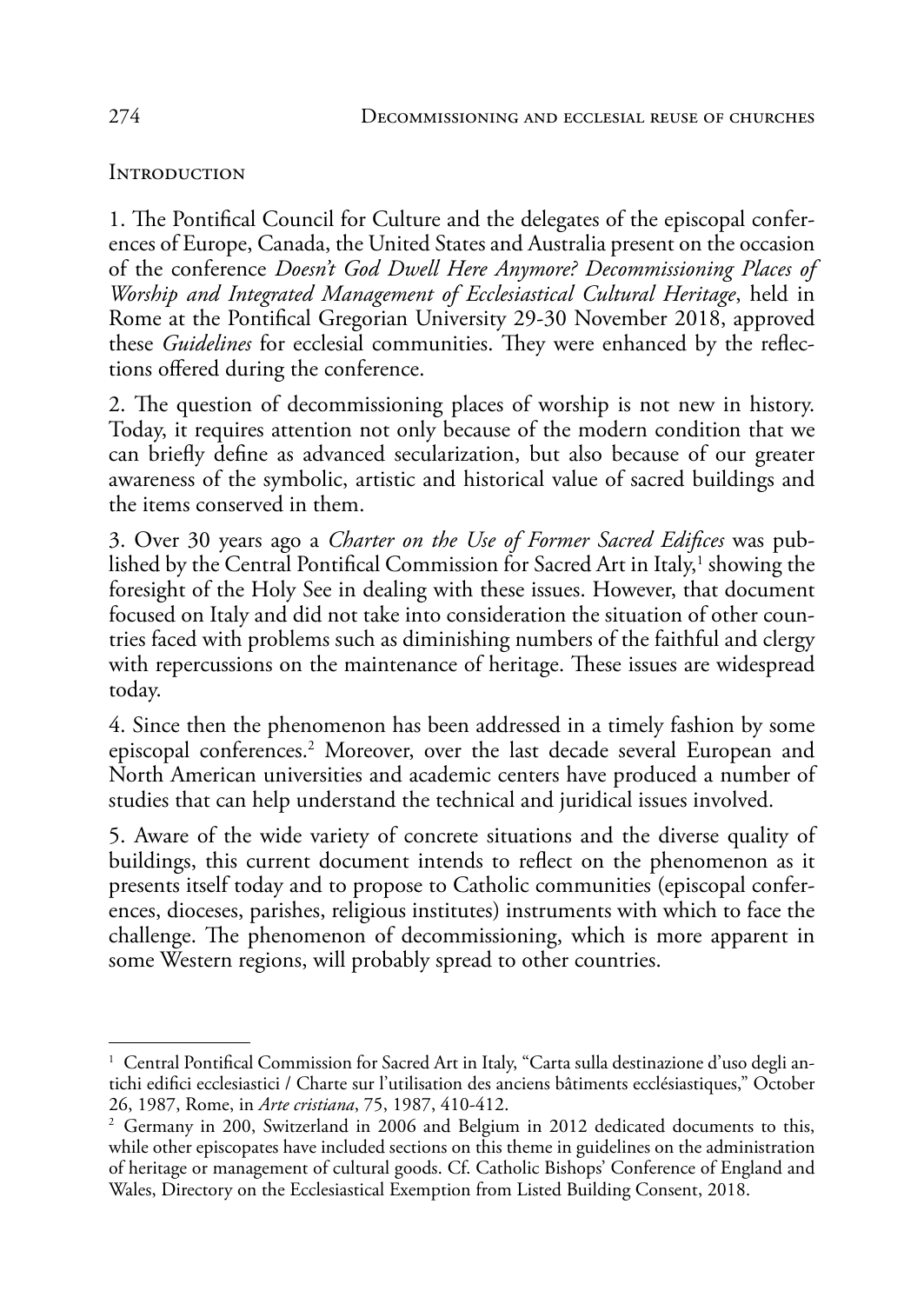## 1. The socio-pastoral context of the decommissioning of churches

6. During the second half of the 20th century, the Church set about erecting worship buildings in the suburbs of the expanding industrial cities and major towns undergoing internal migration. In recent years this trend has slowed down due to the demographic contraction of many communities, the changing distribution of populations, the increased mobility of people, and a related change in the way the faithful belong to a territory and to traditional territorial ecclesiastical institutions. Historical city centers that were once full of churches belonging to different ecclesiastical institutions have become places without residents or with an elderly group of faithful. Meanwhile, small rural towns have seen their populations decline to the point that it has become difficult for their Christian communities to sustain multiple places of worship and a plurality of parishes.

7. In the great urban areas of the West, beside the growth of fluidity in the matters of belonging and anonymity, a drop in religious practice – due to various causes both inside and outside the Church – has led to a drop in the numbers of the faithful and of financial resources. This has drastically reduced the need for churches. In addition, there is also the situation of the clergy, with many elderly priests and few ordinations. All this has led to the reordering, joining and merging of parishes, and to the consequent underuse and abandonment of churches.

8. A careful territorial-historical reading leads, nevertheless, to an awareness that not all the churches that today belong to our historical heritage were destined for pastoral care (as were parish churches). Rather, they were expressions of confraternities, guilds, seigniories, national presences, civil authorities and private families when the multiplication of churches could be an instrument of self-presentation by social and political structures. Mostly, these institutions no longer exist or are no longer able to ensure the continued conservation of these religious buildings.

9. The many changes that have marked our societies and our cultures have challenged the way the Church perceives, uses and manages cultural heritage, especially the excess places of worship. Conscious that churches which are abandoned or in a dangerous state actually constitute a counter-testimony, many dioceses have decided to attribute a non-liturgical use to worship buildings while retaining ownership of the property, or selling them to an institution or private person, or, sometimes, when there is no artistic, historical or architectural value, proceeding to demolish them. Some dioceses, however, ask how to identify new pastoral responses that are more adequate to the emerging needs of peoples and communities seeking space for social, cultural, recreational or hospitality purposes.

10. When Pope Francis states that "the renewal of structures demanded by pastoral conversion can only be understood in this light: as part of an effort to make them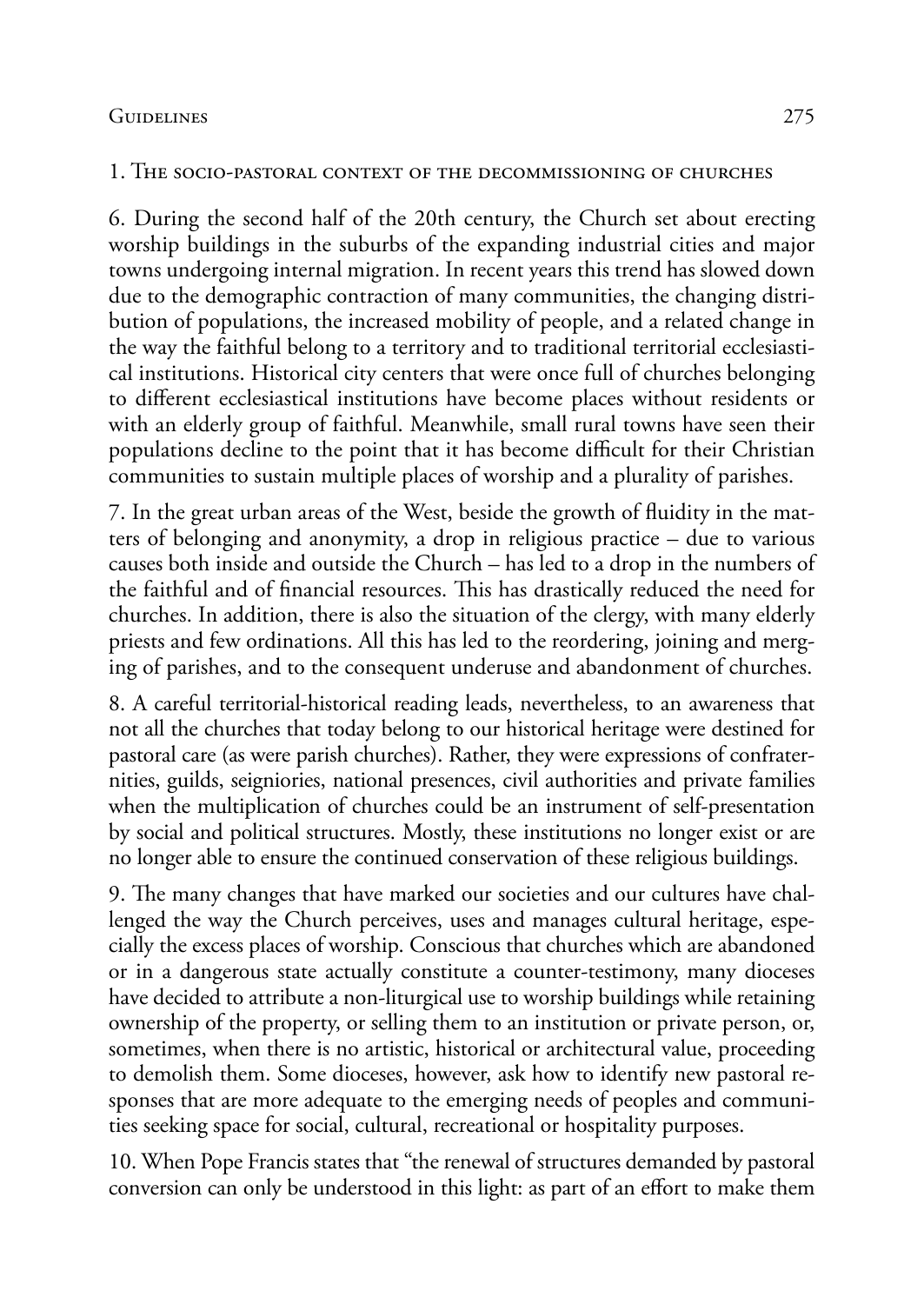more mission-oriented,"3 he is alluding to our theme. Investing in the missionary direction of the Church can counter the ongoing processes of secularization.

11. Finally, considering that social inclusion and the safeguarding of creation (ecology) are the two fundamental challenges of the day $4$  – both are connected to the wider challenge of the "humanization" of both city and land – then the functional reuse of decommissioned churches could constitute an opportunity if viewed through the lens of a circular economy inspired by nature and grounded in reuse, restoration, regeneration and recycling.

### 2. The sphere of canon law

12. Respecting the individual legal norms of the different nations, canon law generally imposes on ecclesiastical authority the duty to conserve heritage, whether it consists of buildings or moveable furnishings.5 Consequently, in cases of alienation it guarantees the safeguarding of heritage and fixes limits for licenses (cf. canons 638, 1291, 1292 § 1, 1295); moreover, it ratifies the principle of the responsibility of administrators and indemnity against damage (cf. canons 1273-1289). In particular, it is the task of the person who is immediately responsible for a juridical person that owns goods, for example a parish priest as administrator of goods (cf. canons 532 and 1279, § 1) to oversee, under the supervision of the Ordinary (cf. canon 1276), the conservation and supervision of the goods lest they be destroyed or damaged. If considered opportune this can be done by signing insurance policies (cf. canon 1284, § 2, No.1). Beyond ensuring the above-mentioned supervision, Ordinaries must also carefully oversee the entire administration of goods by giving special instructions within the limits of universal and particular law (cf. canons 1276, § 2); they also have the faculty of intervening where negligence by an administrator of goods occurs (cf. canon 1279, § 1). The faithful, for their part, have the right to show pastors of the Church their own needs (cf. canon 212, § 2-3).

13. Generally, properties and furnishings, especially cultural goods, must be listed on an inventory (cf. canon 1283, Nos. 2 and 3 and 1284, § 2, No. 9); it is completely illicit to sell sacred relics (cf. canon 1190, § 1) or definitively transfer relics that are significant or venerated with great popular piety without the license of the Apostolic See (cf. canon 1190,  $\frac{1}{2}$   $\frac{2}{9}$ ); the same is said for sacred images that are

<sup>3</sup> Francis, Apostolic Exhortation *Evangelii Gaudium*, November 24 , 2013, No. 27.

<sup>4</sup> Cf. Francis, Encyclical letter *Laudato Si'* on the care of our common home, May 24, 2015, Nos. 109; 92 and 175.

<sup>5</sup> This text refers to the *Code of Canon Law*, but what it states applies by analogy to the Churches subject to the *Code of Canons of the Oriental Churches*.

<sup>6</sup> See also: Congregation for the Causes of Saints, Instruction *Relics in the Church: Authenticity*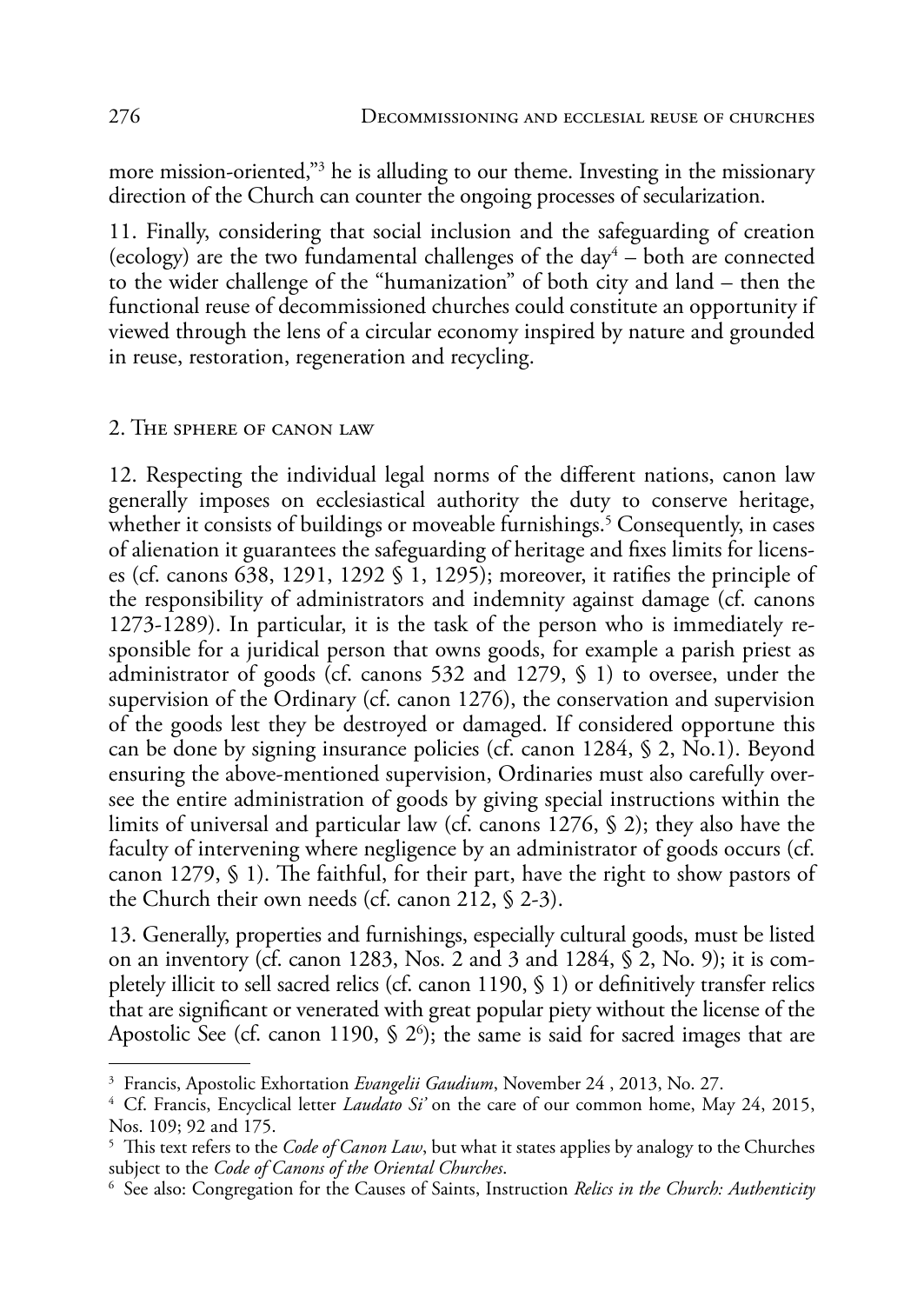venerated with great popular piety in some churches (cf. canon 1190, § 3).

14. In particular, according to the canonical norms, a church is essentially a building used for Catholic divine worship (cf. canon 1214). Once such use ceases legitimately, it is no longer a church. Based on this principle, canon law foresees the possibility of reducing a church to profane use (cf. canon 1222). The conditions to do this were indicated in a document from the Congregation for the Clergy. This is the point of reference in the juridical domain.<sup>7</sup>

15. In this area, however, even when acting in good faith, ecclesiastical authorities can occasionally operate in such a way as to give rise to juridical complaints, as jurisprudence shows. We present here some examples of such behavior so that they might be avoided in the future: a) reducing a church to profane use without any of the necessary grave causes (today this is almost always identified with the impossibility of safely maintaining a building); b) planning for an improper use ("sordid" cf. canon 1222) of a church after its reduction to profane status; c) confusing the suppression of a parish with the reduction of a church to profane use; d) suppressing a parish in an extinctive union (with another parish) in order to reduce an ex-parish church to profane use; e) causing the cessation of divine worship by the actual closure of the church with the intention of reducing it to profane use; f) ceasing Catholic worship through transfer of the sacred building to a non-Catholic or non-Christian community, with the risk of a successive reduction to profane use; g) reducing part of the church to a profane use; h) habitually using the church for an activity other than divine worship (concert hall, conference centers, etc.), with sporadic celebrations of religious functions.

16. It is therefore necessary to consider some issues usually connected to the process of reduction of a church to a profane use: (i) the need to preserve from improper ("sordid") use those former churches that have already been reduced to a profane use in their passing from one owner to another; (ii) the need to avoid situations that can give offence to the religious sentiment of a Christian people; (iii) the need to consider the destination of altars, which can never lose their dedication or blessing even after a church has been reduced to a profane use (cf. can. 1238, § 2). Concerning altars, the canonical practice of destroying the table in some cases can find itself in clear opposition to civil norms concerning the conservation of cultural heritage.

*and Preservation,* December 16, 2017, art. 4 and art. 5: http://www.vatican.va/roman\_curia/ congregations/csaints/documents/rc\_con\_csaints\_doc\_20171208\_istruzione-reliquie\_en.html

<sup>7</sup> Congregation for Clergy, *Procedural Guidelines for the Modification of Parishes, the Closure or Relegation of Churches to Profane but not Sordid Use, and the Alienation of the Same*, April 30, 2013, in *EV* 29/2013 (Bologna 2015) 562a-562ii. Cf. Also published in English in *The Jurist* 73 (2013) 211-219.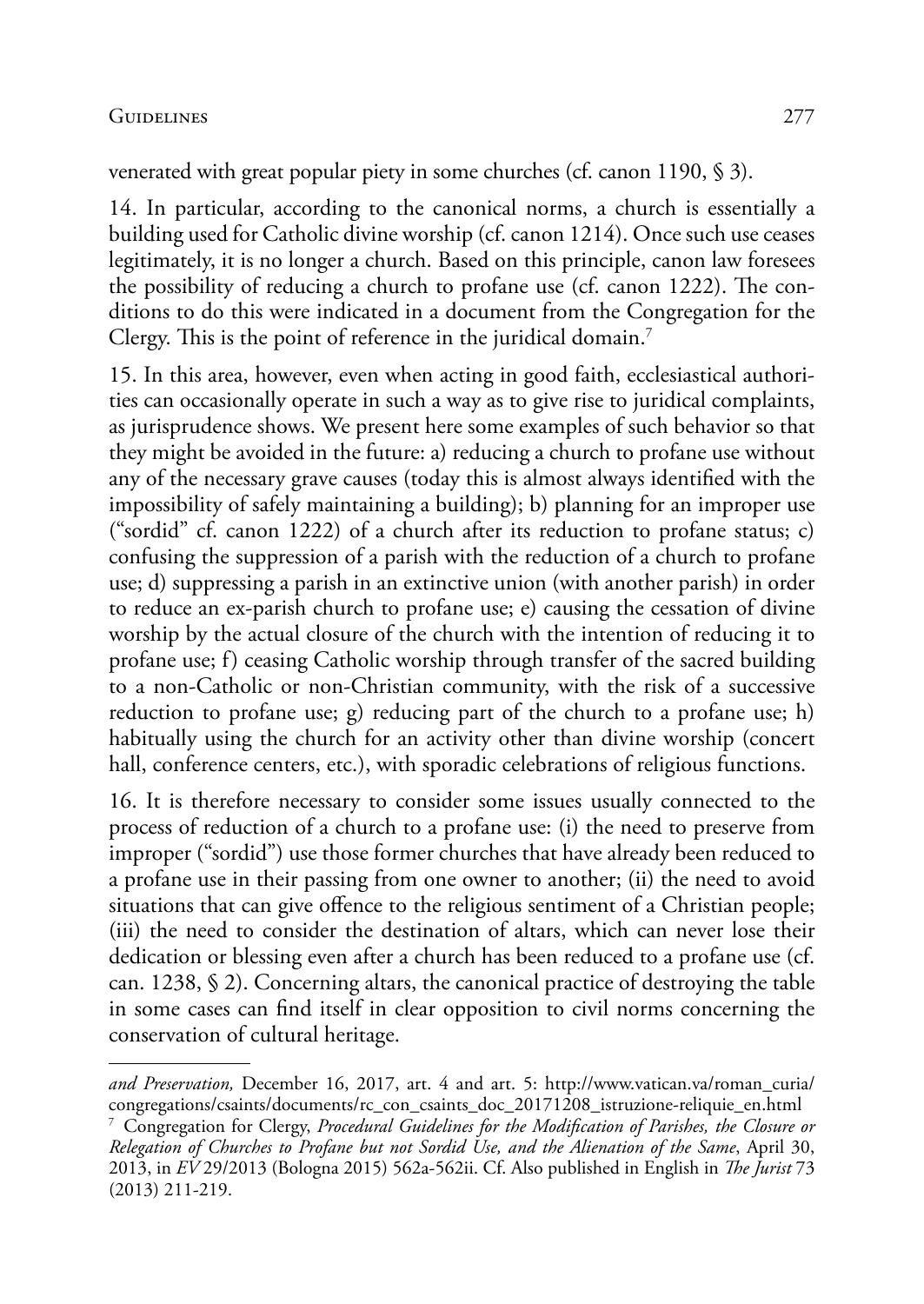#### 3. Points for reflection in the international norms on cultural heritage

17. The above-mentioned 1987 document from the Central Pontifical Commission for Sacred Art in Italy, *Charter on the Use of Former Sacred Edifices*, refers to a series of international resolutions (restoration charters, declarations, conventions) that summarize the philosophy of restoration codified after the Second World War. These have remained substantially valid as a reference for conservation interventions on cultural heritage in all its forms. In recent years reflection on the conservation and use of material and immaterial cultural heritage has also taken on a dimension that is more attentive to the issues posed by globalization and multiculturality. In particular, attention has shifted from individual monuments to vast sites and to urban and rural contexts (where religious interests clearly have a significant role), with particular attention given to identifying the use of different types of heritage, their reciprocal relations, and the cultural and social values underpinning such processes.<sup>8</sup>

18. Developments in the culture of conservation have opened up broader areas. This also applies in the field of religious heritage conservation: in cities as well as in the countryside, ecclesiastical cultural goods are pre-eminent elements of cultural recognition and social aggregation beyond their specific liturgical or spiritual content. Considering ecclesiastical goods within the wider disciplines of safeguarding, conservation and use of heritage, the scientific community has looked at the specifics of this particular type of good, both when it is still destined for liturgical uses, and when it has ceased its original function and been assigned to museums, reused for other purposes, or abandoned.

19. As far back as 1989, the Parliamentary Assembly of the Council of Europe (Resolution 916) had brought to the attention of Member States the problem of the vulnerability of redundant religious buildings,<sup>9</sup> stating among other things that it is desirable that "when a religious building is no longer viable as such, effort should be made to ensure a future use, whether religious or cultural, as far

<sup>8</sup> See for example the *Charter for the Conservation of Historic Towns and Urban Areas* by ICO-MOS (Washington, 1987), which refers (Principles and Objectives) to the set of "material and spiritual elements" that express the image of the historic character of cities (2) and the participation of residents (3); the *Principles for Conservation and Restoration of Built Heritage* (Krakow Charter 2000) extending attention to the area of environment and landscape (8 and 9) and recalling, in the preamble, the relation between collective memory, community, and values for conservation; finally, the *Recommendation on the Historic Urban Landscape* from UNESCO (2011), which underlines the relations between the physical form of the cities, the social, cultural and economic values underlying them (5), and the fact that part of the urban heritage is the whole of the practices and social and cultural values on which different identities are defined (9).

<sup>9</sup> http://assembly.coe.int/nw/xml/XRef/Xref-XML2HTML-EN.asp?fileid=16327&lang=en (accessed: 09.08.2018).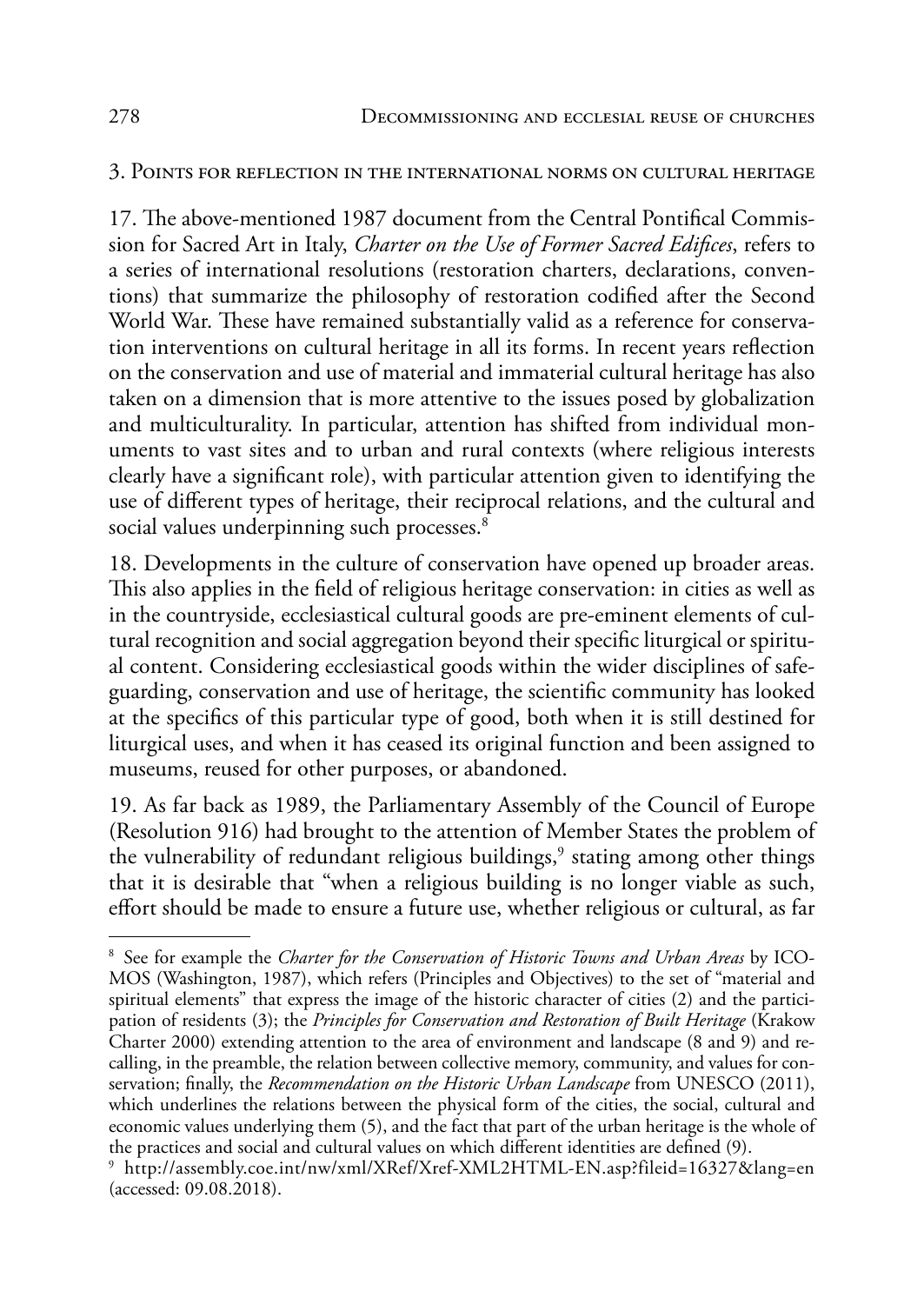as possible compatible with the original intention of its construction" (7) and that local communities are the subjects needing to be encouraged "to rediscover a shared interest and a future role for such buildings" (8). The resolution invited the collaboration of the Churches, governments and local authorities to record and monitor religious heritage that is not in use (including modern ones), with the objective of ensuring it has an appropriate redeployment, compatible with its original meaning, encouraging continuous maintenance, interventions to make buildings safe until they can be adapted, work that does not introduce irreversible alterations, and "a more imaginative use of existing religious buildings."

20. An important moment of international and interreligious study was promoted by ICCROM in 2003, with the forum *Conservation of Living Religious Heritage*. 10 Faced with the risk of an instrumental and conflictual use of religious heritage, its possible abandonment or abusive use, the scientific community underlined the close co-responsibility of the religious communities and conservation professionals tasked with safeguarding heritage. The "vitality" of religious heritage is expressed in different material and immaterial ways: spaces for worship inevitably undergo transformations as rites change, creating possible conflict between material conservation and liturgical function, but especially the risks of closure are noted, due to changing of religious practice, political conflicts, natural disasters or, indeed, the demands of tourism. The scientific community, while highlighting the conservational issues, underlines that "the care of this heritage is primarily the responsibility of the religious community for whom this heritage has importance, at local and/or global levels. The conservation of living religious heritage is ideally initiated by the religious community and carried out in collaboration with conservation professionals and all those concerned"11 recognizing their different roles and smoothing out potential conflicts.

21. The role of communities and participatory processes is underlined by all the most recent international documents, such as the *Framework Convention on the Value of Cultural Heritage for Society* by the Council of Europe (Faro, 2005).12 The recognition of individual and collective responsibilities (1b, 4b, 8c) implies the construction of "heritage communities" or communities of people that, through public acts commit themselves to transmitting specific aspects of heritage to future generations, and pursuing social, cultural and economic objectives of general interest. Numerous other documents develop these guidelines,

<sup>&</sup>lt;sup>10</sup> Conservation of Living Religious Heritage. Papers form the ICCROM 2003 Forum on Living Re*ligious Heritage: conserving the sacred*, H. Stovel – N. Stanley-Price – R. Killick (eds), ICCROM, Rome 2005: (https://www.iccrom.org/sites/default/files/ICCROM\_ICS03\_ReligiousHeritage\_ en.pdf; accessed: 09 08 2018).

<sup>11</sup> *Ibid.,* 10.

<sup>&</sup>lt;sup>12</sup> Council of Europe Treaty Series, No. 199 (https://rm.coe.int/1680083746; accessed: 09 08 2018).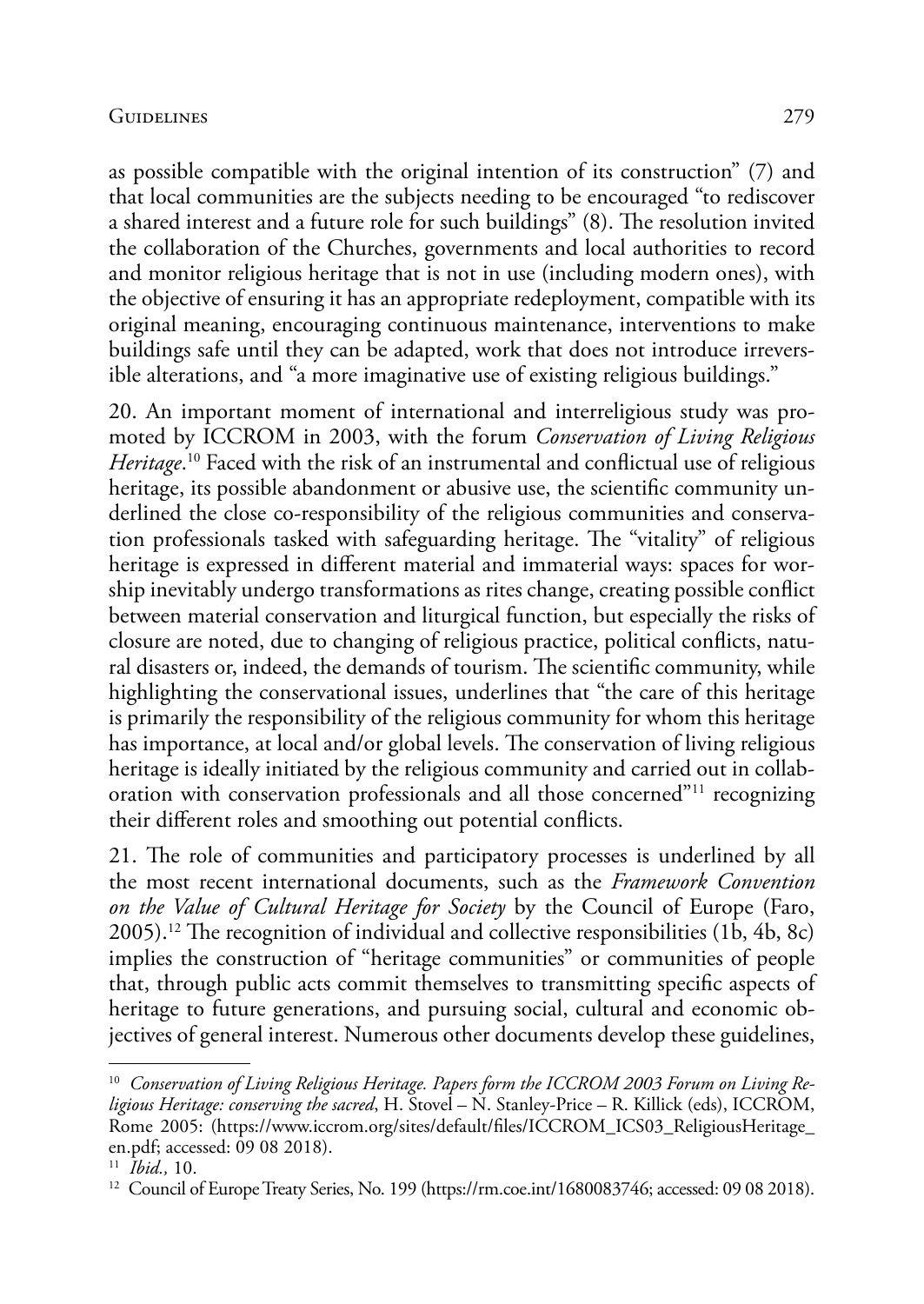underlining the connection between communities and shared spiritual values and heritage: we recall the *Declaration on the Conservation of the Setting of Heritage Structures, Sites and Areas* (Xi'an, 2005),<sup>13</sup> or the *Québec Declaration on the Preservation of the Spirit of Place* (Québec, 2008)<sup>14</sup> promoted by ICOMOS, calling for awareness of material and immaterial cultural heritage, which must grow both in the population and in local authorities through multiple means, both formal and informal (articles 4 and 9). The *Burra Charter*, proposed by ICOMOS Australia and adopted in 2013, underlines the centrality of the cultural significance of heritage. Its recognition implies a complex process that is attentive to the themes of compatible usage and participation (articles 6, 7, 12 and 14).15 The issue of participation of religious communities was developed by the *Statement on the Protection of Religious Properties within the Framework of the World Heritage Convention* (Kiev, 2010),<sup>16</sup> which was widely received within the UNESCO debates.

22. In synthesis, the international context leads the reflection on conservation of buildings and their contexts along three lines of research:

1) Each individual element of ecclesiastical heritage (and, more generally, of religious interest) is part of an urban or rural, territorial and landscape *system*

<sup>13</sup> *Xi'an Declaration on the conservation of the setting of heritage structures, sites and areas, adopted in Xi'an, China, by the 15th General Assembly of ICOMOS on October 21, 2005*; by setting is meant "past or present social or spiritual practices, customs, traditional knowledge, use or activities and other forms of intangible cultural heritage aspects that created and form the space as well as the current and dynamic cultural, social and economic context" (1); the document concludes with the reminder: "Awareness of the significance of the setting in its various dimensions is the shared responsibility of professionals, institutions, associated and local communities, who should take into account the tangible and intangible dimensions of settings when making decisions" (13) (https://www.icomos.org/xian2005/xian-declaration.pdf; accessed: 09 08 2018).

<sup>&</sup>lt;sup>14</sup> https://whc.unesco.org/uploads/activities/documents/activity-646-2.pdf (accessed: 09 08 2018). <sup>15</sup> *The Burra Charter: The Australia ICOMOS Charter for Places of Cultural Significance*, 2013: https://australia.icomos.org/wp-content/uploads/The-Burra-Charter-2013-Adopted-31.10. 2013.pdf. In particular, it states: "Change may be necessary to retain *cultural significance*, but is undesirable where it reduces cultural significance. The amount of change to a *place* and its *use* should be guided by the *cultural significance* of the place and its appropriate *interpretation*" (15.1).

<sup>&</sup>lt;sup>16</sup> https://whc.unesco.org/en/religious-sacred-heritage/ (accessed: 09 08 2018). Document subjected to the 35th session of the World Heritage Committee (Paris, 2011), and the theme returned in the discussions at the 36th (St. Petersburg, 2012) and 37th sessions (Phnom Penh, 2013), foreseeing the collaboration of the World Heritage Centre con ICOMOS, ICCROM and IUCN (Steering Group on Heritage of Religious Interest); On March 7, 2017 the ICOMOS Scientific Committee for Places of Religion and Ritual (PRERICO) was formally established, which institutionally started the collaboration with the UNESCO Steering Group on the occasion of the 41st session (Krakow, 2017); Davos Declaration "Towards a High-Quality *Baukultur* for Europe", Conference of European Ministers of Culture, Davos, Switzerland, January 22, 2018 (https://davosdeclaration2018.ch/programme/ (accessed: 20/11/2018).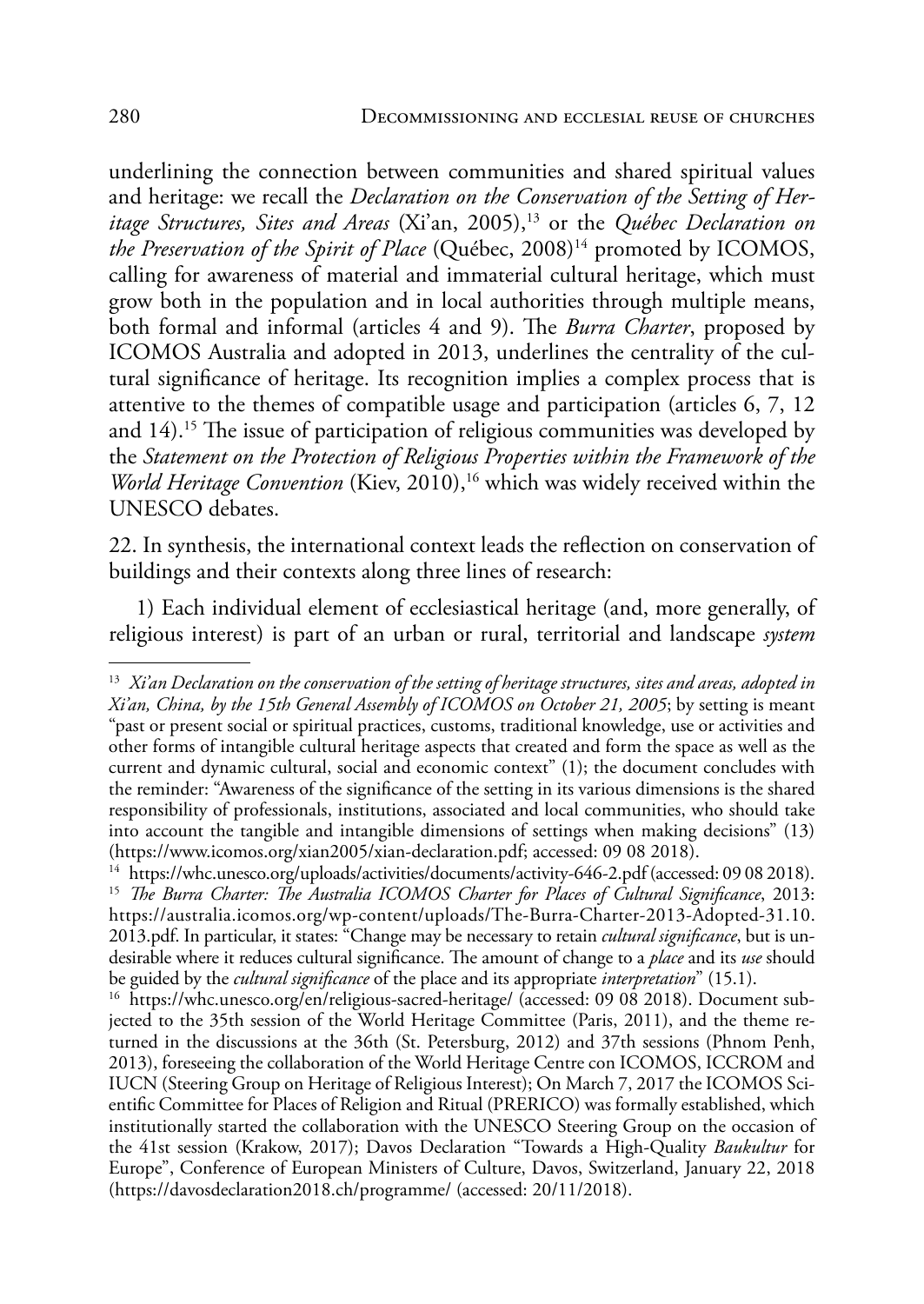whose relational identity is built on religious values and is often the bearer of its visible and cultural structure: any process of decommissioning and reuse will find its own social, cultural and religious value in a system of local relations;

2) *Immaterial heritage*, which includes both spiritual and religious heritage (rites, devotions, liturgical practices, social customs, etc.), allows for awareness of the value of the material heritage, and awareness of it cannot come without a correct interpretation of the meanings underlying every material good;

3) *Engagement* with the local religious or civil communities in the processes of consciousness-raising and decision-making is a fundamental element in every program of interventions for reuse; these can only be based on widespread awareness of the values in play at different levels.

23. These paths of international enquiry and research appear to be decisive in shaping the discussion on underused or decommissioned ecclesiastical heritage, whose reuse – considered as a widespread territorial problem – also requires deep knowledge and respect of the cultural and religious values that underpin them, and engagement by local Christian communities in the choice of projects of transformation, so that they can be sustainable from a technical, economic, social and cultural point of view in dialogue with civil communities and all interested public and private subjects.

### 4. Guiding criteria for heritage of sacred buildings

24. Sacred buildings are a visible sign of the presence of God in a society that is today more and more secularized and simultaneously multireligious. They often have a role in giving quality to an urban or rural environment, as well as in giving structure to that environment in architectural terms. Their evangelizing *readability* remains even if they lose their liturgical functionality. A church building, in fact, cannot be valued only in terms of functional use. A church space does not simply welcome something, but it can be seen as a container of acts that only acquire their full significance therein and at the same time confer on that place an identity which is immediately perceptible and lasting. So the cessation of the liturgical use of a space in no way automatically brings about its reduction to a building devoid of meaning and freely transformable into anything different; the significance it has acquired over time and its real presence within the community are not, in fact, reducible to technical or financial statistics. The challenge of its transformation is expressed then in terms of the re-composition of a "promise of indwelling," without overlooking what was the primary use of the space.

25. Churches, in fact, associate – in their historical multiplicity and theological nature – the spatial elements of both continuing identity and historical transfor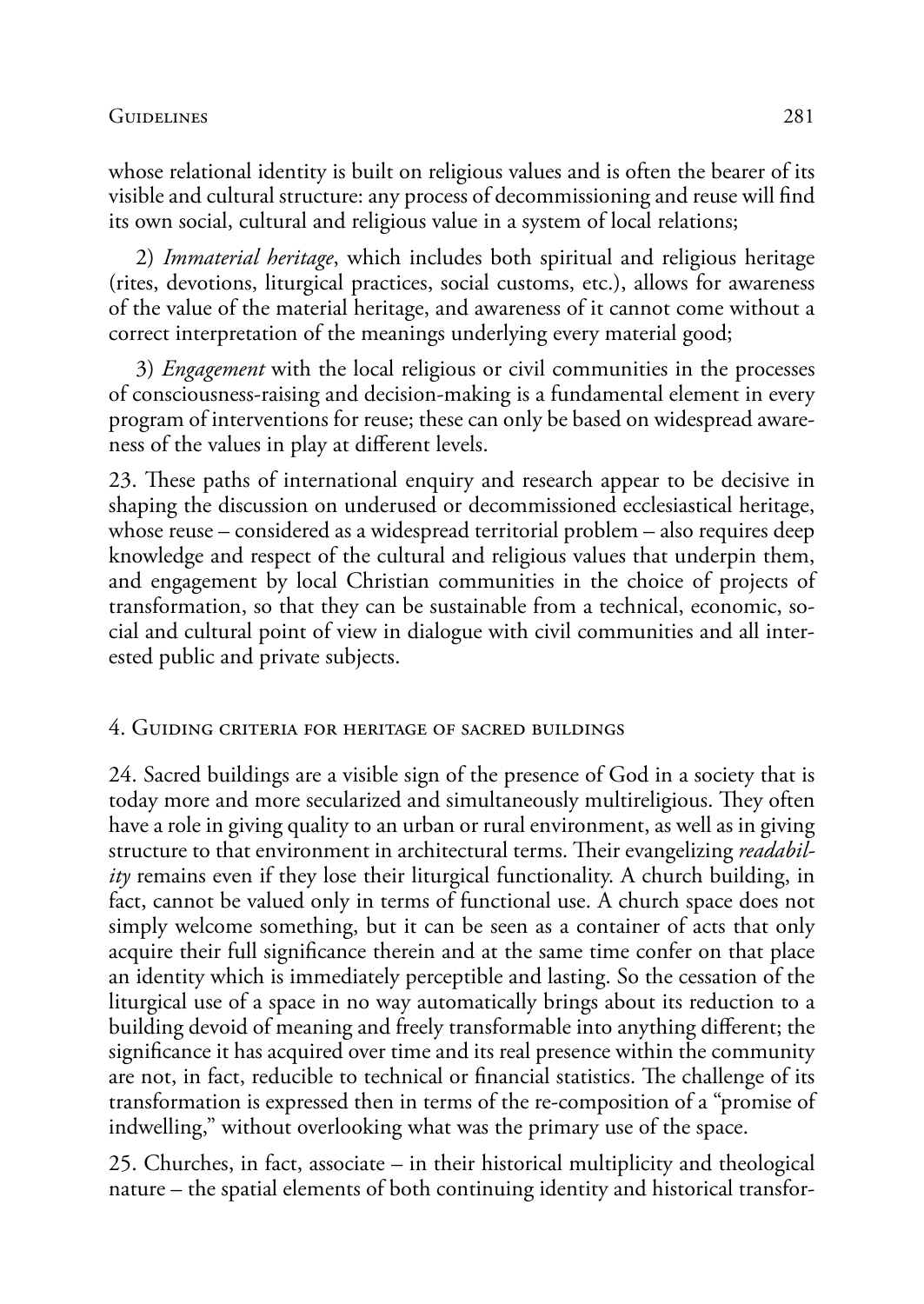mation: on one hand, their stability expresses the *plantatio ecclesiae* in a territory, a geographical, cultural and social context; on the other, considering the historical transformations of rites, spirituality and devotions, they have to be able to follow the life of the communities, who are called to operate with discernment in the dialectic between faithfulness to memory and faithfulness to their own time.

26. Read in the light of such a transformative dynamism, any process of decommissioning and reuse constitutes a sensitive moment that is often inserted as another element in the history of an increasingly complex community identity and an evolving sense of historical development. For this reason, historical analysis of the buildings being decommissioned should include an accurate breakdown of the stages of the constructive phases and their significance, particularly of the ways in which these churches were liturgically and socially influential, so as to identify, interpret and understand the elements on which a building's local and community origins and significance are based. The identity of the church will then result from the constitutive set of elements that are the fruit of successive transformations, alterations and choices made by communities or individuals over time. For the transformations required by the processes of reuse to be inserted in a conscious and respectful way in a community history of long duration, both the permanency of the original structures and the later stratifications have to be the subject of careful analysis in line with current conservation norms. In this way, they can also become interpretative elements and educational materials for the future.

27. Using current approaches to the understanding of historic buildings and how significance is evaluated allows for the identification of different possibilities for transformation. This always needs to be based on a full understanding of the significance of church patrimony and the need to take into account the concepts of resilience, sustainability, co-responsibility and planning.

a) In the course of history, churches have shown a great capacity for *resilience*, understood as the ability of heritage to undergo different types of intervention and pressure (catastrophes, ideological damage, change of use, devotional and liturgical adaptation etc.) without losing their own identity. In line with this perspective, when involved in natural or human transformative processes, if they are carried out correctly, churches are able to reach a state of dynamic equilibrium that is not identical to their starting point but which has recognizable foundational elements. Every religious building can have inherent character derived from its historical development and a relationship between memory and innovation can be developed with respect for the cultural and historical characteristics of the place itself.

b) A horizon of *sustainability* must shape the processes of transformation, keeping in mind not only environmental and economic factors but also the cultural-social and political-administrative sustainability of any intervention. Each process of transformation must in fact be sustainable in regards not only to the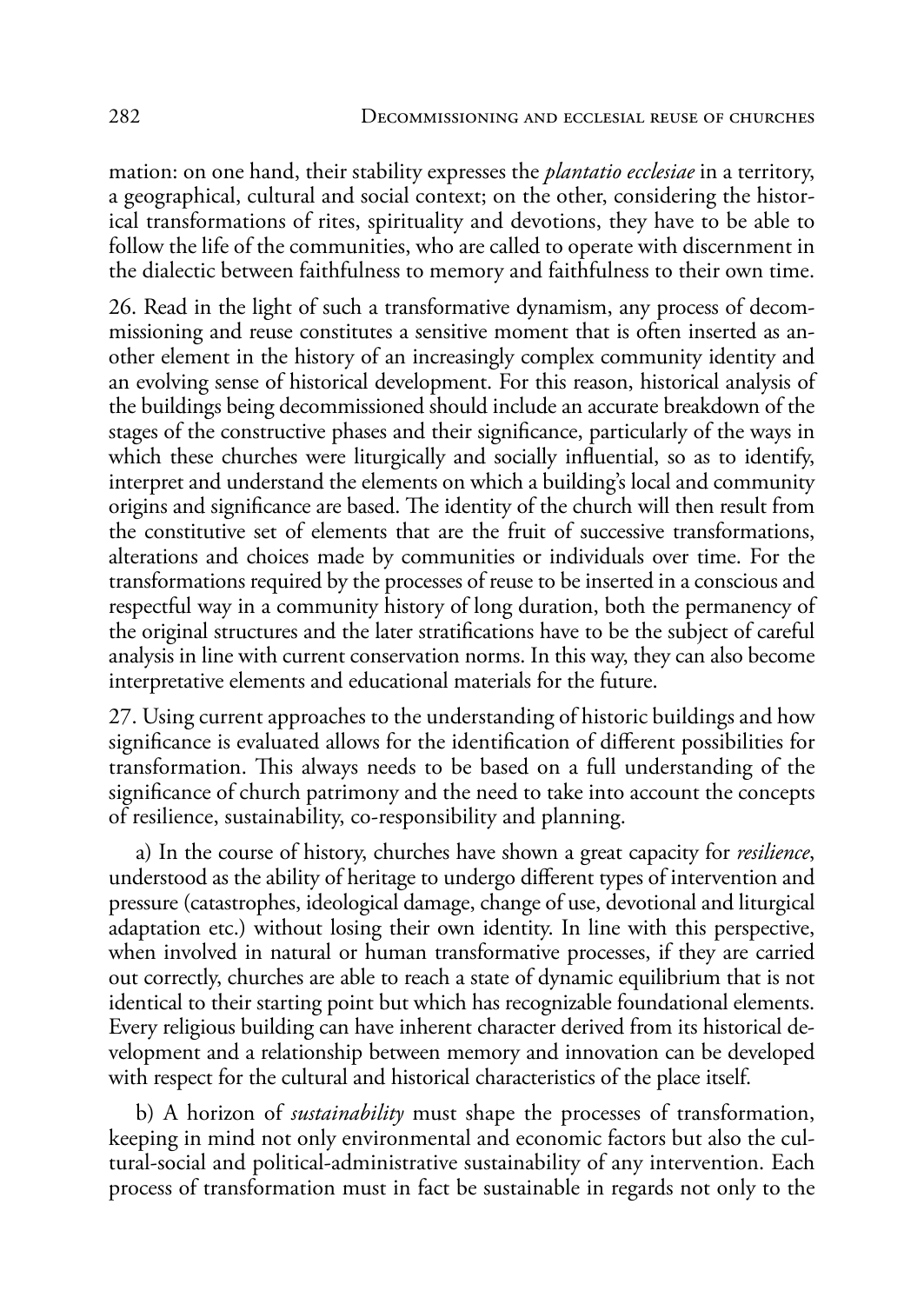transformational building work, but also to the management of the transformed building, in a temporal horizon at least over the medium term, on the basis of agreements that identify precise responsibilities and interests, cases of articulated use over time and space, control by competent managers, and clear rules of use.

c) The dimension of re-appropriation by the communities can be an interpretive and forward-looking criterion that allows for resilient and sustainable interventions for underused or decommissioned churches or those that have closed. In fact, a plurality of ecclesial uses co-exist that can be promoted by different organizations (not only the parish or the diocese as territorial entities), both in the liturgical sphere (places of worship for specialized pastoral activity) and for catechesis, charity, culture, recreation, etc. Ways of reusing an underused church can include tourism and creating spaces for silence and meditation open to all. Since many churches in the past did not have an immediate pastoral purpose (i.e. as a parish church) and came into being through the desire of the laity (for example, confraternities), so too today, some of them, in light of a vision of *co-responsibility* and diversification of strategies, could be entrusted to lay aggregations (associations, movements etc.) that would guarantee churches remain open and with better management of the heritage. In some areas there is the experience of mixed use of the space, giving it partially to the liturgy and partially to charitable or social uses. This solution would require a revision of canon law.

d) No intervention should remain in isolation: a unified territorial vision should be developed, including consideration of social dynamics (e.g. demographic change, current conservation and cultural policies, changes in labor markets etc.), pastoral strategies (different levels of territoriality of the dioceses and parishes, specialized pastoral work, etc.) and conservation emergencies (vulnerability of heritage, level of risk in the territory, intrinsic value of the building and its contents). This approach allows for the insertion of each church into a network of values and shared strategies. *Planning* for the use of the ecclesiastical built heritage is an essential instrument for the correct evaluation of the transformation of each individual church faced with being decommissioned.

### 5. Guidelines for movable heritage: fittings, fixtures and associated heritage other than buildings

28. "Christian art, an extremely important 'cultural asset,' continues to render an extraordinary service by powerfully communicating the history of the Covenant between God and humanity and the wealth of the revealed message … Cultural heritage has proven to be a remarkable record of the various moments in this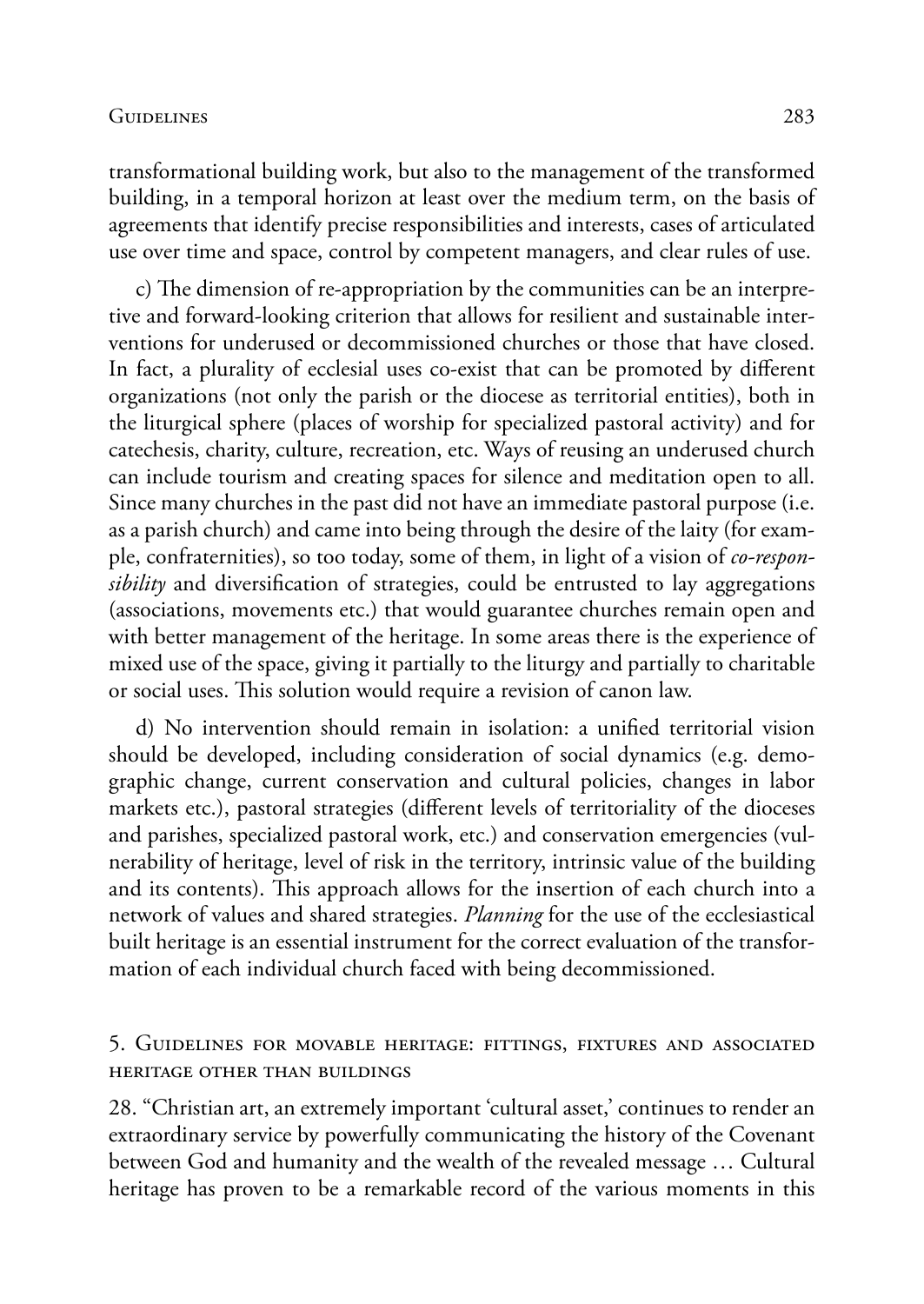great spiritual history."17

29. The Church has always considered that the place where ecclesiastical cultural goods can best serve their main service – worship, catechesis, charity, culture – and can best be kept from danger and risk is the original place for which they were created: the church. Therefore, when decommissioning places of worship, issues arise concerning both material safeguarding and semantic continuity of such cultural goods. In fact, when a place of worship receives a new destination for profane use, or is alienated, or is destined for demolition, it becomes incompatible with the permanence inside it of sacred furnishings and objects. We must therefore reflect on the destination of movable heritage to be removed from a decommissioned building of worship so that elements will not end up being dispersed or inappropriately treated. Planning what should happen to the contents of churches intended for closure needs early consideration and expert advice should be sought.

30. The circular letter from the Congregation for the Clergy referred to above prescribes that "prior to alienation, all sacred objects, relics, sacred furnishings, stained-glass windows, bells, confessionals, altars, etc. are to be removed for use in other sacred edifices or to be stored in ecclesiastical custody. As altars can never be turned over to profane use, if they cannot be removed, they must be destroyed (cf. canons 1212 and 1238)."18

31. While due to the nature or the demands of civil law some objects cannot be removed, the first solution envisioned for moveable heritage is that of continuity of use and life in the setting of one or more regularly used sacred buildings with territorial continuity or historical linkage to the decommissioned church, or a new reality. Connected and prior to this is the need to submit movable ecclesiastical heritage to a sort of "functional bond" that can be guaranteed by an ecclesiastical authority with the power to ensure it is respected, and not just limited to being placed in a catalogue and identified for conservation, but must avoid in any way its alienation from the body of movable heritage.<sup>19</sup> The same ecclesiastical authority must normally answer to the civil norms that safeguard cultural goods, which normally foresee the verification of cultural interest before alienation is permitted.

32. Before any movable goods are transferred, an inventory prepared according to the norms of law (cf. can. 1283), or catalogue documents (in the desirable case that cataloguing by the Church or by the state has taken place) must be checked,

<sup>&</sup>lt;sup>17</sup> John Paul II, *Discourse to the III Plenary Assembly*, March 31, 2000, in www.vatican.va<br><sup>18</sup> Congregation for Clergy, *Procedural Guidelines for the Modification of Parishes and the Closure, Relegation and Alienation of Churches*, April 30, 2013, *cit*. No. 3.g. <sup>19</sup> *Ibid. No. 2.*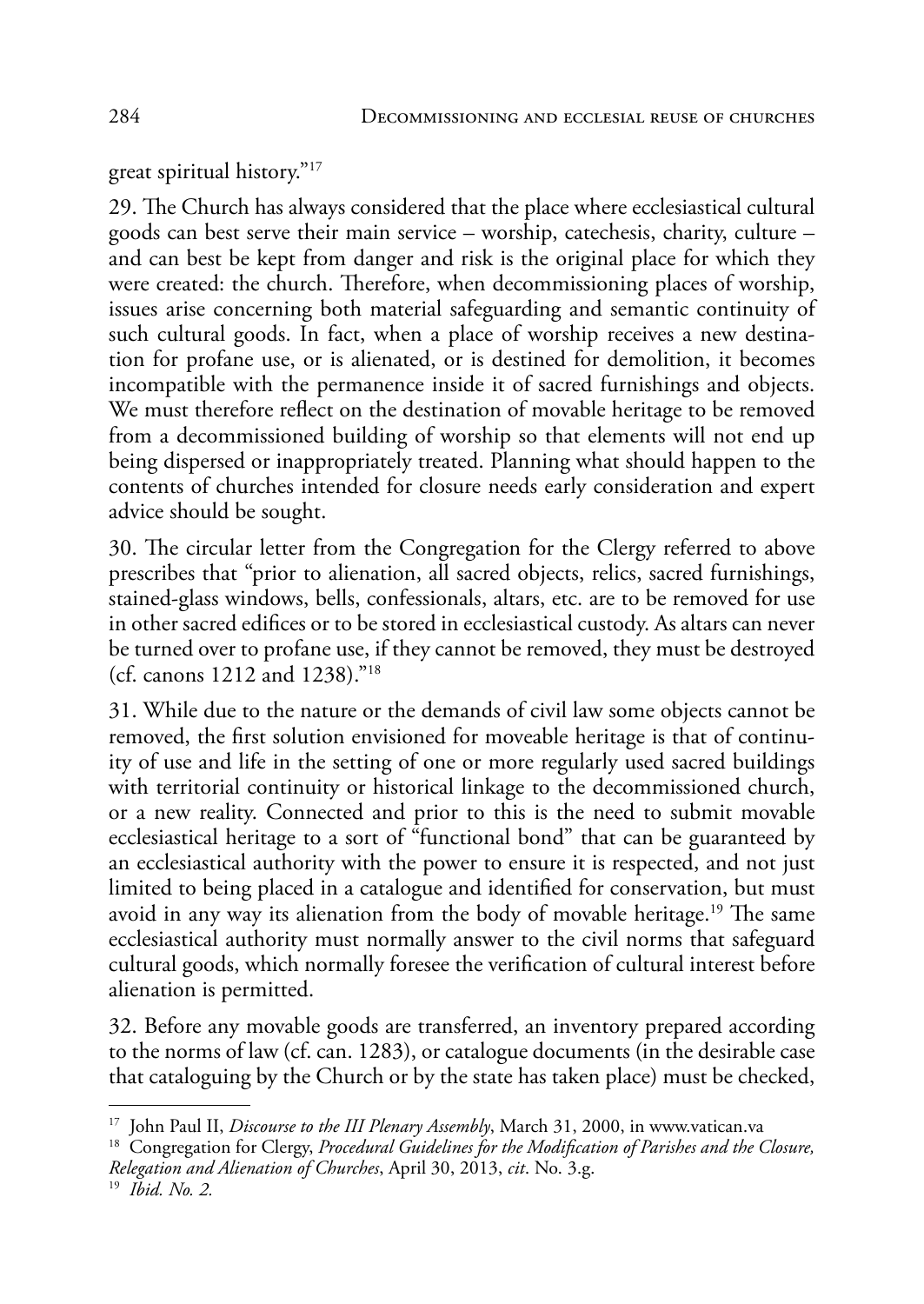so that nothing be misplaced during the move. Otherwise, an accurate inventory should be prepared for the occasion.

33. The second solution foreseen by the above mentioned circular letter of the Congregation for the Clergy is that of "ecclesiastical custody"20 which is to be understood as a safe place that is suitable for ecclesiastical property, or preferably an ecclesiastical museum. If, however, on one hand placing the object in a museum ensures the material safeguarding of the items, on the other hand, it compromises their formal authenticity, inasmuch as they are isolated from the context that produced them, conserving only one part of their value, the artistic one. Here again we note the potential ability of an ecclesiastical museum to offer a "new life" to sacred vessels, devotional statues, altar paintings, reliquaries etc., allowing them to continue witnessing in another form to the liturgy, devotion, history and life of faith of the people of God in a given region, so that, being "intimately connected with the mission of the Church, its content should not lose their intrinsic aim and destination in terms of the use for which it was created."<sup>21</sup>

### 6. Final recommendations

34. On the same occasion, the Pontifical Council for Culture and the delegates of the episcopal conferences of Europe, Canada, the United States and Australia present also approved the following "final recommendations":

1) The care of religious cultural heritage is mainly the responsibility of the whole community, particularly the religious community, for which this patrimony is important, locally and globally. Bearing in mind the variety of juridical situations of the different countries, the conservation of religious heritage is ideally initiated by the religious community and carried out in collaboration with professional conservationists, and all other interested parties including the appropriate state authorities.

2) The theological formation of newly appointed bishops, future priests, deacons and the laity should promote knowledge of cultural heritage with specific courses or within already existent disciplines (canon law, liturgy, Church history etc.). This will prepare pastors and pastoral workers to be attentive to the importance of cultural heritage in the life and evangelizing mission of the Church and prepare them to engage with conservation professionals and secular government officials.

<sup>20</sup> *Ibid. No.* 3.g.

<sup>21</sup> Pontifical Commission for the Cultural Heritage of the Church, Circular Letter *The Pastoral Function of Ecclesiastical Museums*, August 15, 2001, Vatican City 2001, 2.1.1.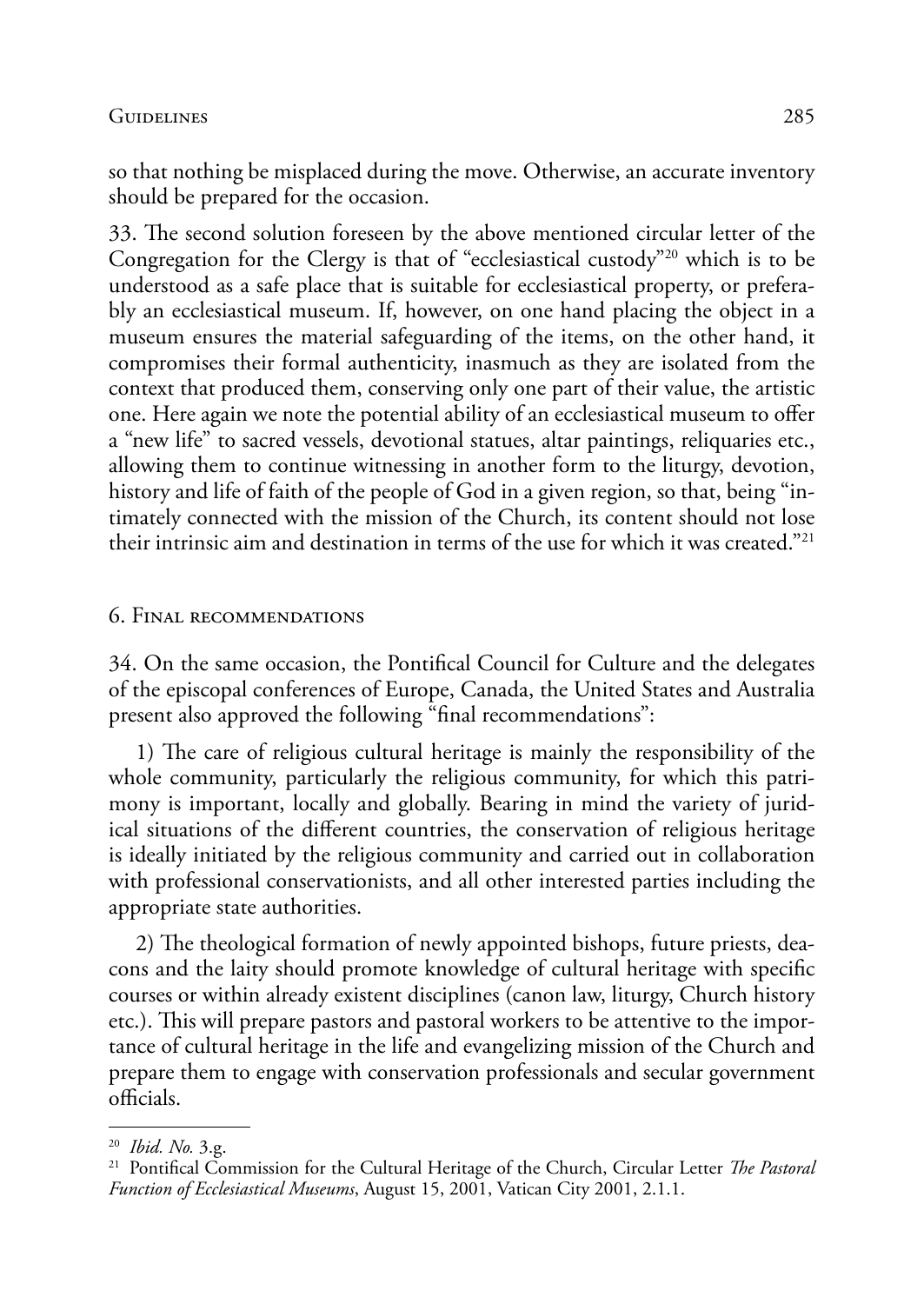3) It is recommended that every ecclesiastical body keep an inventory of its own buildings, furnishings and contents, together with an accurate catalogue of items of cultural interest. The appeal is made to be particularly careful about recording and monitoring religious heritage that is no longer used (including modern elements), and ensuring it is protected and maintained and that safety precautions are taken. It is desirable that a manual and international lexicon be produced and used that engages with the various experiences around the world.

4) Every decision about cultural heritage must be part of a coordinated territorial vision that includes social dynamics (demographic change, cultural politics, labor markets, attention to environmental and countryside sustainability etc.), pastoral strategies and conservation needs in agreement with international and national norms regarding cultural heritage, with the planning for the use of ecclesiastical buildings over at least a medium term scale. In this context it will be essential for the ecclesial community to engage with the civil community in the region, which should be disposed to give the heritage a wider use. The process discerning the future use of a decommissioned church must involve heritage and conservation specialists, architects and surveyors, together with the parish and the wider community having an interest in the building.

5) The grave decision to change the use of an edifice built as a sacred Christian place, following the presuppositions established by canonical or civil law, should be taken in partnership with the different ecclesial subjects involved (the entire people of God, the bishop, the parish priest, the pastoral council, religious orders, associations and ecclesial movements, the confraternities, other pastoral workers, and members of the parish) in order to find a realistic and appropriate solution. Discernment should be made keeping in mind both practical and symbolic realities.

6) In the documents of alienation (sale and transfer) efforts should be made to introduce a clause in defense of the sacred buildings, including the question of future sales. Civil authorities are to be invited to guarantee the dignity of the area with juridical means.

7) As far as possible and compatibly with the original intention of the building, it is desirable that when it can no longer be maintained as a religious building as such, an effort be made to ensure a new use, whether religious (for example, entrusting it to other Christian communities), cultural or charitable. Commercial for-profit reuses seem to be excluded, while social enterprise usage may be considered. What should be preferred are reuses with cultural aims (museums, conference halls, bookshops, libraries, archives, artistic workshops etc.), or social aims (meeting places, charity centers, healthcare clinics, foodbanks for the poor etc.). For buildings of lesser architectural value, transformation into private dwellings may be allowed.